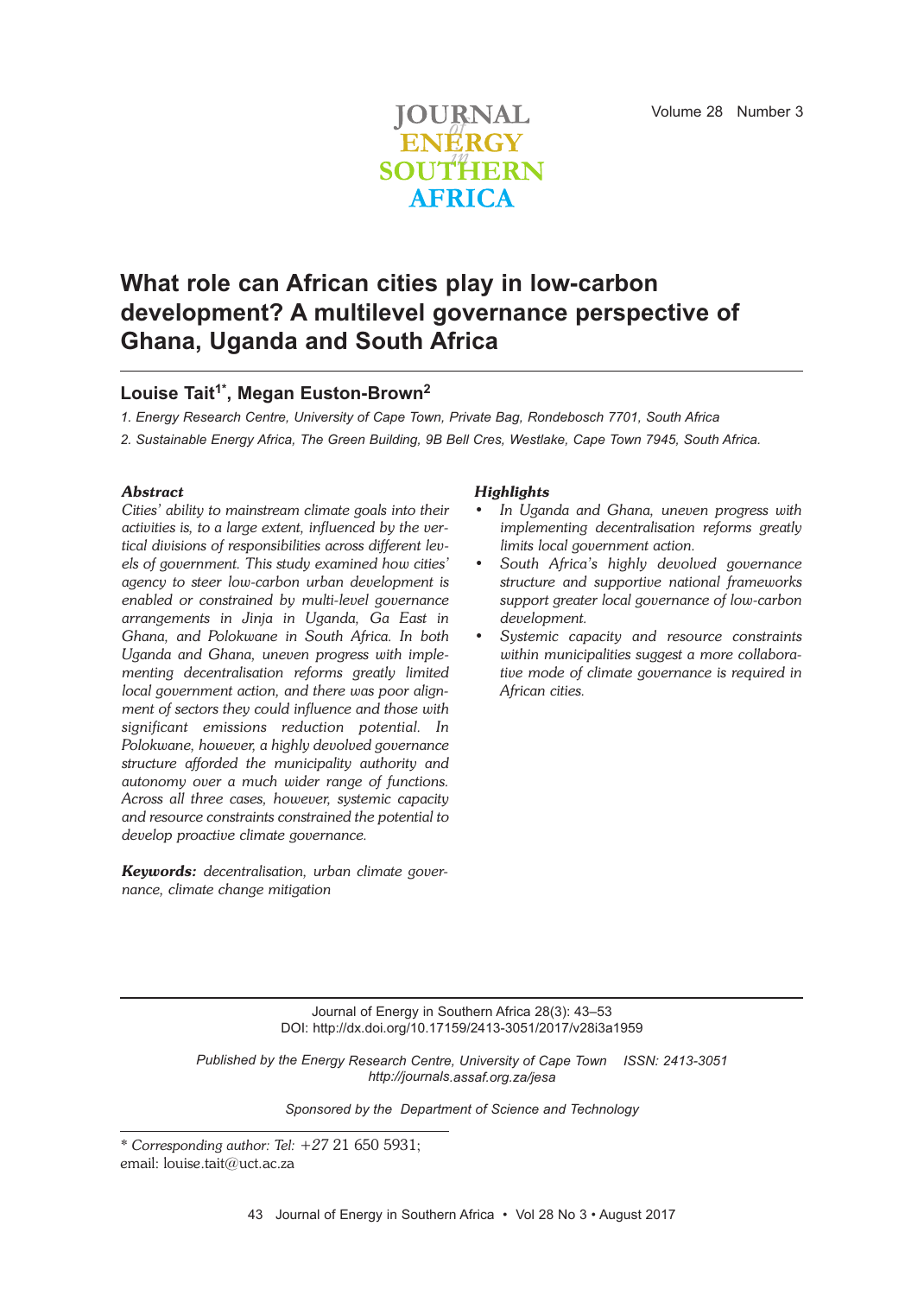#### **1. Introduction**

Africa is experiencing a massive urbanisation trend and by 2050 almost two thirds of Africans will, it is predicted, live in cities (UN Habitat, 2010). This urbanisation demands attention not only because of its scale and pace, but also because it is taking place against a distinctly new set of environmental challenges at the urban scale. Much of the focus on climate governance in Africa has to date been on building adaptation and resilience (Kithiia and Dowling, 2010). It is, however, also necessary to interrogate urban development planning to prevent locking cities into carbon-intensive spatial forms and transportation modes for many decades to come.

Cities have emerged as important actors in the global landscape for climate change (Bulkely, 2010). As key sites of economic activity and emissions, they clearly play a central role as implementors of policy actions; but also, as many studies have found, in the design of policies (Corfee-Morlot et al, 2009; Bulkely and Betsill, 2006). The ability of cities to mainstream climate goals into their activities is, however, influenced by the divisions of responsibilities across different levels of government. In more centralised states, where cities lack substantial decision-making powers and financial resources, their ability to govern climate change mitigation is greatly constrained (Simon and Leck, 2015; Harker et al, 2016). The literature on multilevel climate governance in Africa, although growing, remains sparse, affording us limited insights into the role for African local governments to develop their own low-carbon visions and pathways (Diep et al, 2016).

This study examined the potential for African cities to shape low-carbon development pathways by exploring the multilevel governance arrangements in three countries. Specifically it sought to understand the extent to which formal institutional structures either enable or constrain the agency of municipal actors to proactively govern climate mitigation. Smaller municipalities were purposefully selected and included Ga East in Ghana, Jinja in Uganda and Polokwane in South Africa. The bulk of research and donor interest remains disproportionately focused on Africa's large primary cities (Simon and Leck, 2015), yet the majority of people live in smaller cities that will experience equally dramatic population growth in the future (Pieterse and Parnell, 2014).

## **2. Multilevel governance, decentralisation and urban climate governance**

#### *2.1 Multilevel governance in Africa*

The concept of low-carbon development is broad and all-encompassing, cutting across most sectors and infrastructural decisions within a city. The question of how best to influence action is therefore complicated by the fact that decision-making will be dispersed across many actors, and action will necessitate a variety of collaborations and interactions across a range of scales (Simon and Leck, 2015; Bulkeley 2010; Madlener and Sunak, 2011). Any transition towards a lower-carbon development path is thus critically a question of governance. Governance refers to the ways in which different actors, public and private, identify, define and pursue collective goals (Betsill and Bulkeley, 2006; Diep et al, 2016).

Multilevel governance is a useful analytical lens that is increasingly being used to examine the types of interactions, both formal and informal, amongst different actors in relation to climate action at the local level (Bulkeley and Betsill, 2006; Hooghe and Marks, 2001; Harker et al, 2016; Corfee-Morlot et al, 2009). Multilevel governance, as conceptualised by Hooghe and Marks, refers to two 'types' or perspectives. The first, a 'vertical' perspective, aims to understand the 'negotiation of authority and competencies' across different levels of government, whilst the second, 'horizontal', approach focuses on multi-actor, networking relations, often focusing on specific governance functions. In the vertical approach, the formal and informal institutions that determine the scale of jurisdiction over climate relevant sectors are the analytical points of interrogation. It is critical to understand whether cities can set their own planning visions and objectives, whether they have regulatory and decision-making powers, and what financial resources and autonomy over their budgets they have.

Decentralisation refers to the downward transfer of political powers, administrative functions or fiscal resources (Paulais, 2012). Decentralisation experiences vary widely across Africa. In many countries, national governments have been ambivalent towards strengthening decentralised governments, and processes remain incomplete (Pieterse and Parnell, 2014). The barriers are often attributed to intergovernmental politics, a reluctance to transfer power that may undermine national interests, and capacity constraints at the local level (Diep et al, 2016; Bird et al, 2016). Capacity constraints are widespread across Africa: the structural adjustment years, mismanagement, rent seeking and corruption have all played a part in producing 'systemic dysfunctionality' in African local governments (Pieterse and Parnell, 2014).

Fiscal decentralisation, through central government transfers or empowering local government with revenue raising powers, remains the weakest aspect of decentralisation on the continent (Paulais, 2012). Countries in Africa transfer, on average, substantially lower proportions of national income to local governments than in other parts of the world (World Bank, 2001). Allocating responsibilities without the financial resources to fulfil them worsens distributional issues as well as governmental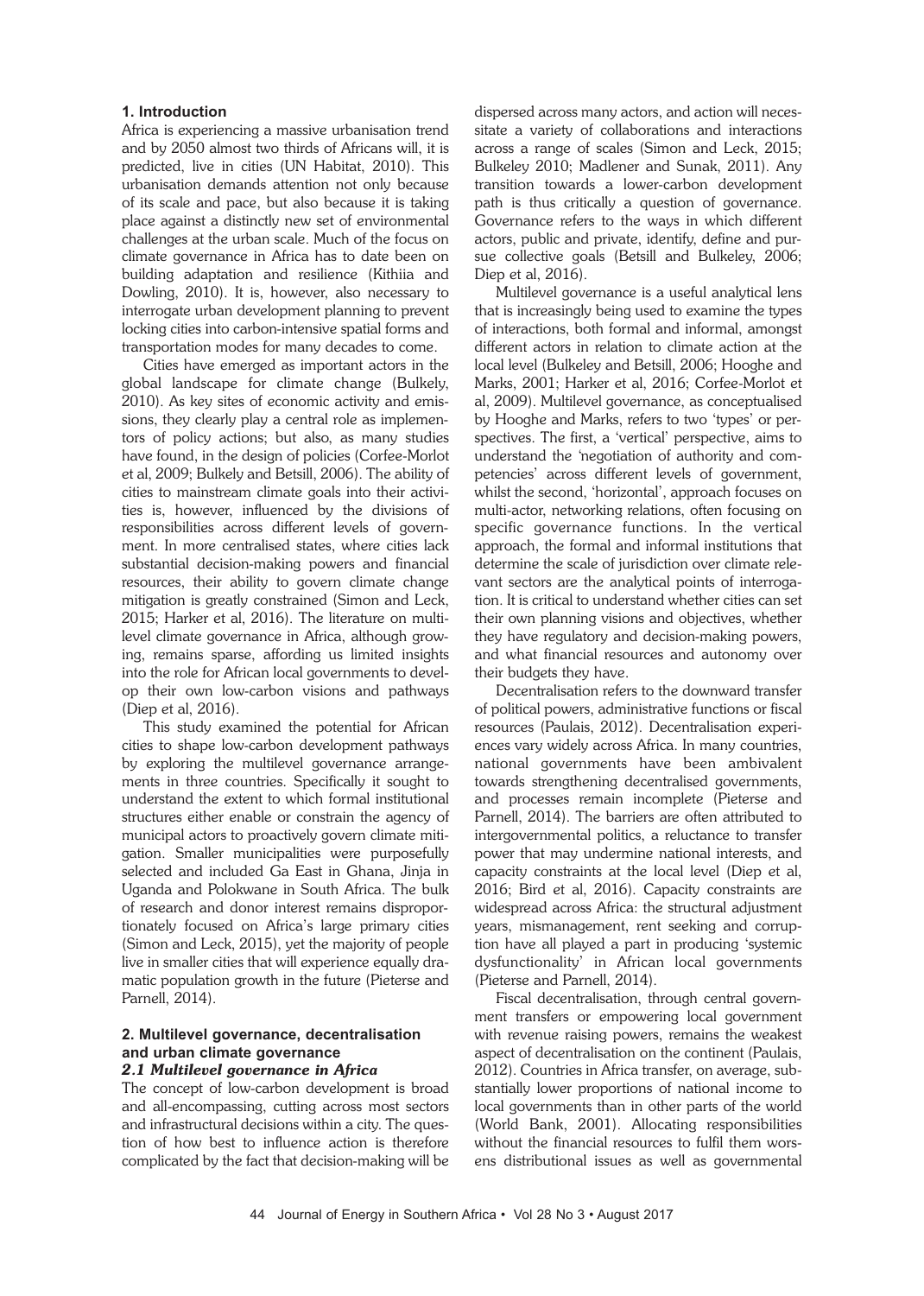performance (Diep et al, 2016). Even where there are significant fiscal transfers, local governments' autonomy over that spending is often limited by the conditionality of grants (Cities Alliance, 2013). Local governments' ability to raise their own revenue through rates and taxes thus becomes an important means to ensure greater autonomy and flexibility over spending decisions.

#### *2.2 The role for cities in climate governance*

Depending on the extent of their functional allocations, cities around the world have adopted varying modes of climate governance. One way is by acting as an 'implementer' of low-carbon projects and initiatives, using their spending power. This typically involves greening their own operations. Another mode is to incentivise action by other actors, such as businesses or communities. This can be done through awareness and education campaigns, or the design of infrastructure and public services, for example cycle lanes to encourage greater use of

non-motorised transport. They can also act in their regulatory capacity to develop by-laws and legislation to induce behaviour change. An example may be developing by-laws for energy efficiency standards in buildings (Corfee-Morlot et al, 2009; Harker et al, 2016; Betsill and Bulkeley, 2006).

Typically cities tend to start by reducing emissions in their own operations, and acting as an 'enabler', supporting initiatives by other actors. As momentum grows, cities often expand towards regulation, provision of low-carbon infrastructure and more formal partnerships (Bulkeley, 2010). Different sectors have different opportunities for municipalities to drive low-carbon goals, depending on their responsibilities. Table 1 provides a list of generic municipal functions and their relevance to low-carbon development.

## **3. Analytical framework and methodology**

The question of what drives municipal climate action, how innovations find traction and build

**Table 1: Opportunities to integrate low carbon development into municipal functions**

| Functions                                  | Relevance to impacting sustainable energy/low carbon development                                                                                                                                                                                                                                                                                                                                                                             |
|--------------------------------------------|----------------------------------------------------------------------------------------------------------------------------------------------------------------------------------------------------------------------------------------------------------------------------------------------------------------------------------------------------------------------------------------------------------------------------------------------|
| Urban and<br>land-use<br>planning          | There are strong linkages between urban design, spatial layouts and carbon intensity. Urban and<br>spatial development plans can promote increased density and mixed use layouts to reduce<br>tranport needs.                                                                                                                                                                                                                                |
| Transport<br>planning                      | Provision of public transport facilities, infrastructural design and layout to influence travel behaviour<br>and modes, for example bus lanes, cycle lanes, pavements.                                                                                                                                                                                                                                                                       |
| Building control                           | Buildings are significant consumers of energy, both embodied and direct. Their energy performance<br>can be improved through standards for construction and operational performance (e.g. thermal<br>performance and resource usage).                                                                                                                                                                                                        |
| Government<br>housing delivery             | Construction materials and design standards can greatly enhance energy performance of housing.                                                                                                                                                                                                                                                                                                                                               |
| lighting                                   | Street and traffic Retrofitting infrastructure with energy efficient street and traffic lighting technologies.                                                                                                                                                                                                                                                                                                                               |
| Facilities and<br>social amenities         | Municipalities often manage a wide range of public buildings including sports and recreation<br>facilities, libraries, clinics, cultural facilities etc. Building energy performance standards can impact<br>their energy consumption.                                                                                                                                                                                                       |
| Energy gener-<br>ation and<br>distribution | Energy generation, although seldom a local government function, provides emissions reduction<br>potential through renewable energy generation, and demand side management.<br>Distribution utilities may influence energy consumption through end-user demand management,<br>load management and tariffs that incentivse more efficient electricity usage as well as facilitiating the<br>uptake of distributed renewable energy generation. |
| Water supply                               | Energy-efficient management practices and efficient pumping technologies.                                                                                                                                                                                                                                                                                                                                                                    |
| Sanitation and<br>wastewater<br>treatment  | Energy efficiency in management and transport operations as well as potential to develop waste to<br>energy generation.                                                                                                                                                                                                                                                                                                                      |
| Refuse collection<br>(solid waste)         | Municipalities can incentivise waste prevention, recycling and reuse through public awareness<br>campaigns, providing recycling and composting services, as well as greening transport used for<br>waste collection.                                                                                                                                                                                                                         |
| Environmental<br>protection                | This function can faciliotate low carbon and energy related regulations and initiatives. Air quality<br>control can, for example, provide a powerful tool for limiting emissions.                                                                                                                                                                                                                                                            |
| Economic<br>development                    | Stimulating development of the green economy through targeted economic and policy support<br>measures.                                                                                                                                                                                                                                                                                                                                       |
| Health and<br>education                    | Construction standards (materials), and standards for operational performance (e.g. thermal<br>performance and resource usage) can reduce consumption.                                                                                                                                                                                                                                                                                       |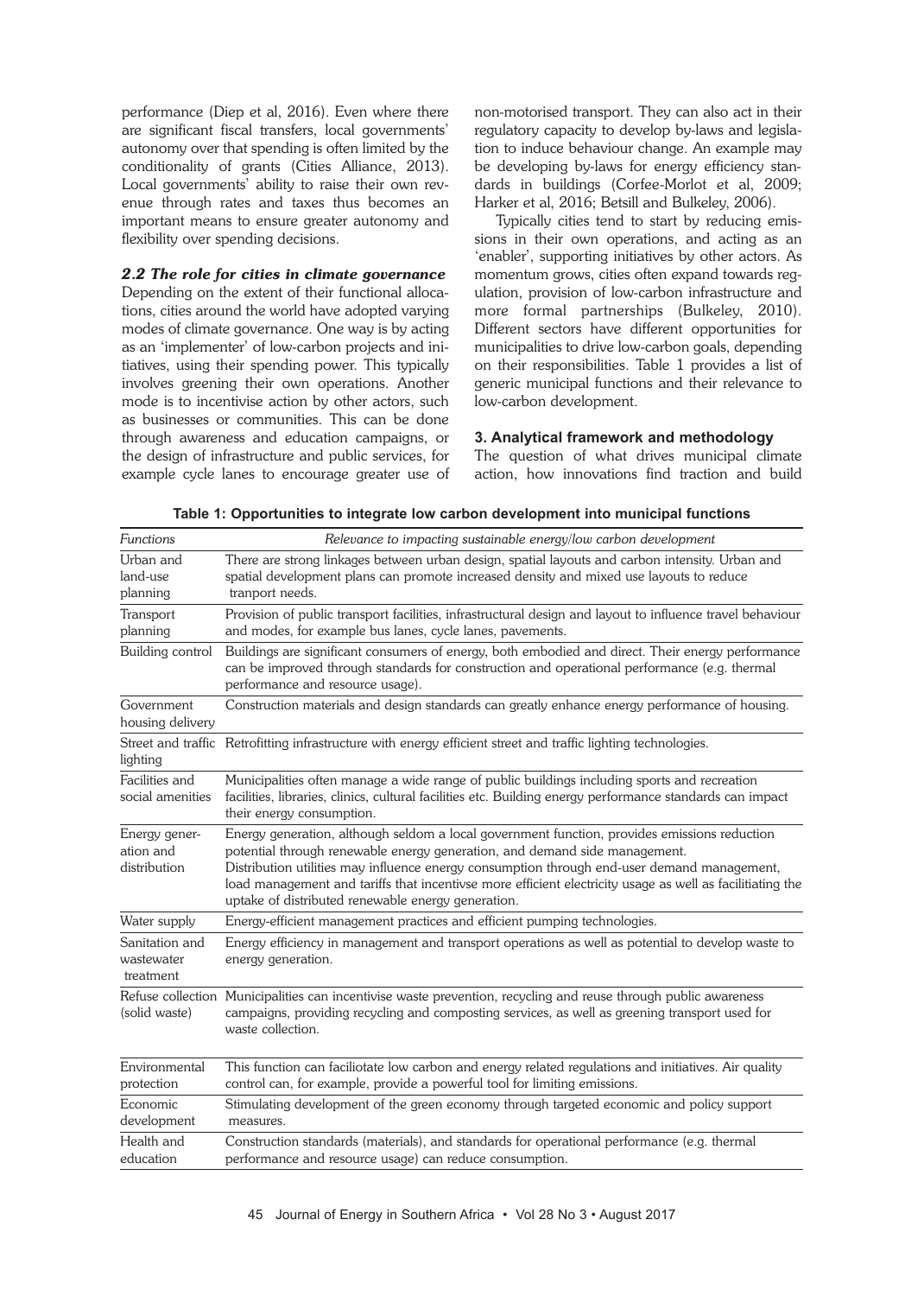momentum, has garnered significant scholarly attention (Diep et al, 2016; Bulkeley and Betsill, 2013; Friend et al, 2014). There is no one 'model' of success, but is rather a complex and dynamic process requiring not only favourable structural environments, but also institutional champions, political support and technical capacity (Hodson and Marvin, 2010; Friend et al, 2014; Bulkely, 2010). Whilst the focus of this study is on the formal institutional environment, it is by no means the only variable of relevance.

This study employed a multiple case study research design to enable a deeper understanding of the situational complexity across a diversity of urban forms, energy systems and governance structures. Each of the cities were involved in the *Supporting African cities with sustainable energy transitions (SAMSET)* project (see http://samsetproject.net/). Data was collected from two main sources. Firstly, a desktop review was undertaken of national and local policies, municipal budgets as well as each city's 'state of energy' report that was compiled during the SAMSET project. Secondly, interviews were conducted with officials in each city to better understand enabling and constraining factors within the governance frameworks and institutions.

An analytical framework to guide the analysis was developed. The following three elements were considered.

- 1. The first analytical focus was on the extent of administrative and fiscal decentralisation and identifying the scales of jurisdiction over various sectors.
- 2. The second focus area was the role that national climate policy frameworks envisaged for local governments with respect to low-carbon development. The national level plays a crucial role in establishing priorities and frameworks from which other levels of government draw legitimacy for action and obtain financial resources.
- 3. The third focus was on identifying the sectors where cities have high influence (they have both authority and resources) that offer high emissions reduction potential.

## **4. Case studies of Ga East, Jinja and Polokwane**

The three municipalities offered a diverse range of governance structures, levels of economic development and energy characteristics. Jinja and Polokwane, although very different in absolute size, had strikingly similar energy profiles, seen in Figure 2, dominated by their industrial sectors. This is somewhat unusual for African cities in general, where industrialisation tends to remain low, and most economic activity comes instead from service-based sectors (Madlener and Sunak, 2011). Ga East's energy profile stands in contrast to that of the other two cities. Economic activity was a much smaller



Per capita municipal expenditure US \$ **Figure 1: Comparison of population, municipal expenditure and energy systems (McCall, 2017; McCall et al, 2016; McCall and Stone, 2015)**



**(McCall, 2017; McCall et al, 2016; McCall and Stone, 2015)**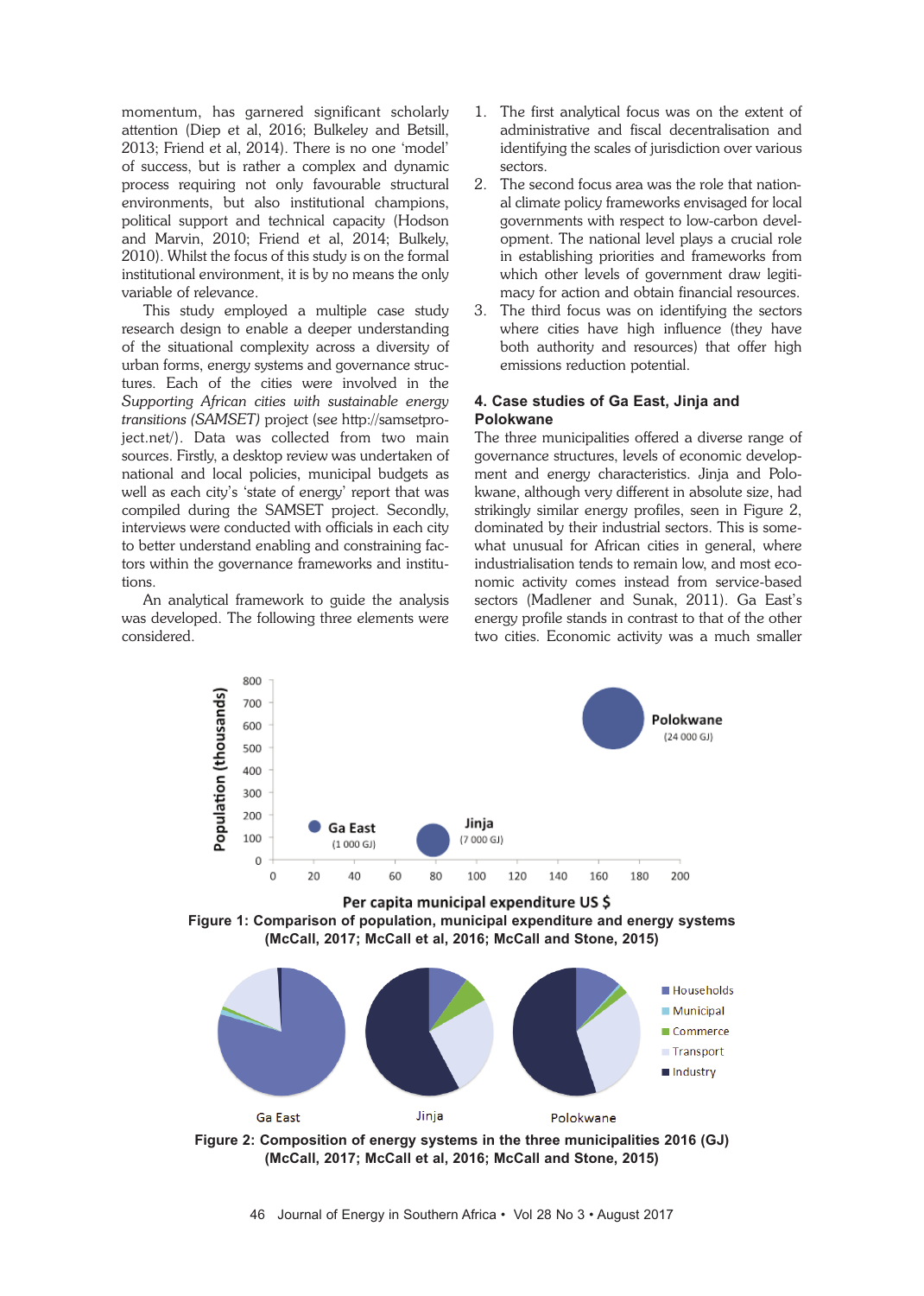driver of energy demand here, where the household sector dominated the overall energy profile. As Ga East is located on Accra's periphery, this may be because many residents travel into central Accra daily for work. Each of the municipalities and their development characteristics are discussed further in the sections below.

## *4.1 Jinja, Uganda*

#### *Decentralisation in Uganda*

Uganda is often described as one of the more progressive African states with respect to decentralisation (Okot-Okumu and Nyenje, 2011; Steiner, 2006). It has a supportive legislative framework favouring decentralised governance, giving districts such as Jinja substantial powers and autonomy. They can, in theory, devise their own development plans based on local priorities, make by-laws, manage their own budgets and raise their own revenue (Mugabi, 2004). Implementation of these decentralisation reforms has lagged, however, and various national level actions continue to limit the discretionary powers and autonomy of local governments (Tumushabe et al, 2013; Ojambo, 2012). Line ministries, for example, wield significant influence over policymaking and budget allocations and are often reluctant to reallocate powers, treating the local sphere more as executing agencies than autonomous decentralised entities (Tumushabe et al, 2013; Steiner, 2006; Cities Alliance, 2013).

The financial picture within Uganda's local government sector is constrained. Although empowered to raise local revenues through levies, taxes and other charges, most battle to do so. Poor administrative capacity is a major reason, but many critics point out that districts have only minor revenue-raising instruments under their control (Steiner, 2006). Consequently, they remain heavily reliant on national transfers, almost 85% of local government revenues are derived from inter-governmental transfers (Cities Alliance, 2013). In Jinja this is even higher, with transfers accounting for 96% of total revenue during the 2012/13 financial year (Asimo and Lusala, 2014). Most budgetary disbursements, distributed through the line ministries, are conditional, thus limiting discretionary spending by districts (Bird et al, 2016).

#### *National climate policy and its vision for local government*

Like the rest of Uganda's policy and governance frameworks, the National Climate Change Policy supports a decentralised mode of climate governance. It specifies roles for local governments in the planning, budgeting and implementing of low-carbon climate actions. It requires that climate change issues be mainstreamed into district development plans and that climate change focal points be established in the natural resource departments of district

governments. This nationally set vision has not, as yet, filtered down to policy processes and discourses at local levels of government (Tumushabe et al, 2013; Bird et al, 2016). To date the only discernible mitigation activities undertaken by local districts have been small-scale tree planting in the natural resources sector, and some limited efficient cookstove projects (Tumushabe et al, 2013). Spending on climate change in Uganda overall remains low, far below the national target of 1.6% specified in the NCCP, with a disproportionate spending focus on adaptation measures (Bird et al, 2016).

#### *Exploring opportunities for low-carbon development in Jinja*

Jinja is one of the largest urban conglomerations in Uganda outside of Kampala. Previously a manufacturing and industrialisation hub in the 1950s and 1960s, most of its industry was lost during the 1960s and 1970s due to the expulsion of Asian entrepreneurs under Idi Amin's rule, nationalisation of industries and poor macro-economic policies (Ojambo, 2012). Today the economy is based more on agriculture, commercial and service activities although the remaining industrial sector still dominates the energy profile of the district, as seen in Figure 2. Transport is also a major energy demand sector (McCall, 2017). Located on several major transport routes, Jinja serves as an informal trading hub for agricultural and fishing goods, creating high inflows of daytime populations. The local area is still expected to continue to see substantial urbanisation going forward, but with insufficient planning capacity in Jinja's council, unplanned settlements sprawl outside the city centre. The population has more than doubled since 1990 (Asimo and Lusala, 2014). Households are the third biggest energy demand sector, predominantly stemming from the use of biomass energy sources. (McCall, 2017)

Jinja's council faces many of the challenges typical of local government in Uganda – inadequate financial resources, constrained autonomy and insufficient staff and technical skills. A review of their 2012/13 budget shows that around half of the budget went towards salaries and administrative expenses. The other half was dominated by a few sectors – roads and transport, health and education. Other functions, such as planning, agriculture and natural resource management received only minimal allocations. The environmental and natural resources division, the department earmarked to direct climate change actions, received just 0.6% (Asimo and Lusala, 2014). Although making environmental departments the institutional home for climate change is a common strategy, they are often under-resourced and politically weak (Corfee-Morlot et al, 2009).

Those sectors that Jinja can directly influence through either spending or regulating, and that also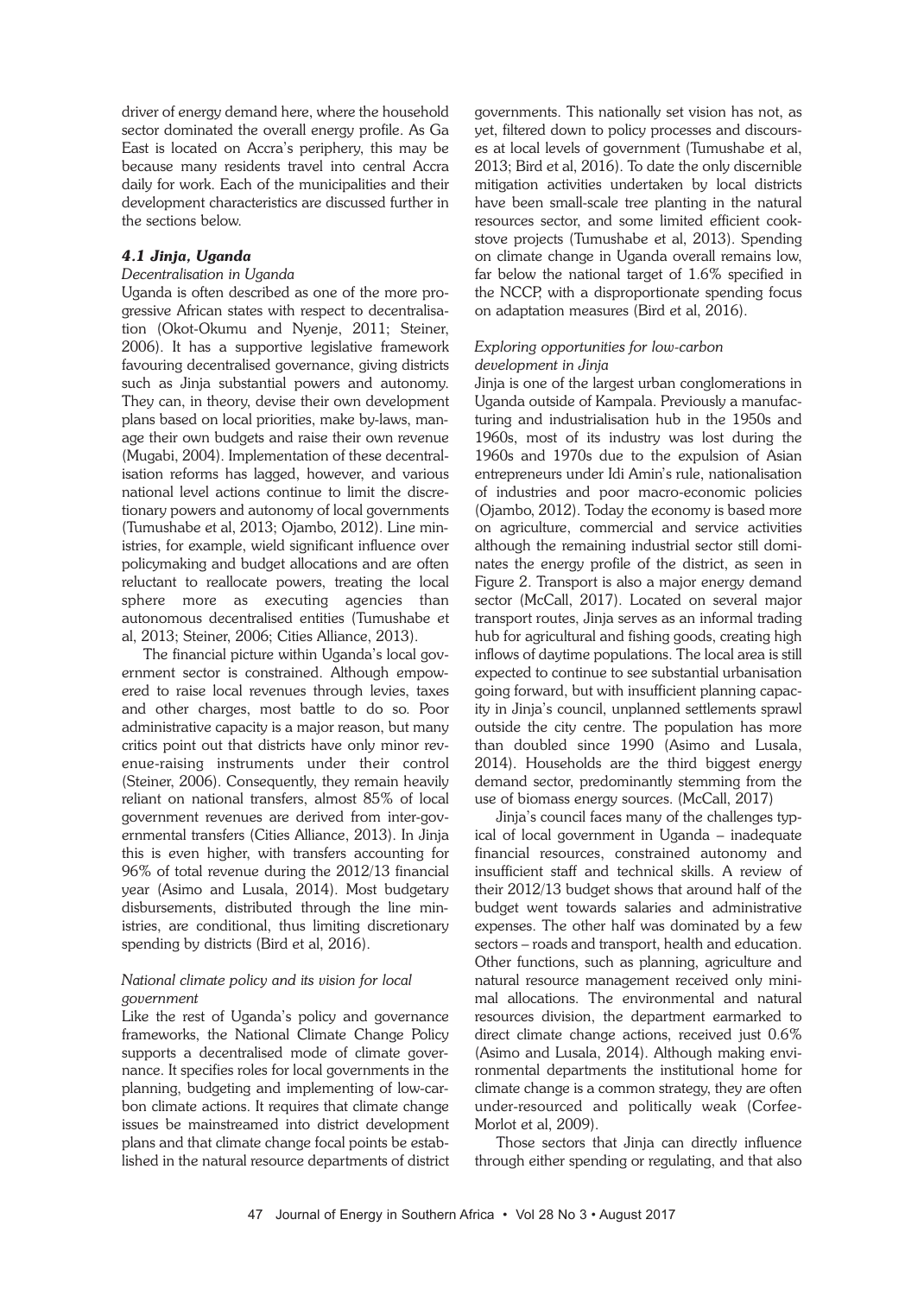have significant carbon reduction impacts are fairly limited. Although urban planning and building control could be one such sector, Jinja's planning department, with currently only one planner, is considerably under-resourced. Given current constraints, any expansion in activities would yield minimal concrete outcomes. They have some opportunity to green municipal operations, including retrofitting their municipal buildings and the various facilities they build (clinics and schools), greening the vehicle fleet, and improving the efficiency of solid waste management. The emissions reduction potential is fairly minimal, however. The council has few direct levers of control over significant energyconsuming sectors, such as industry or transport. For these sectors they would have to play more of an enabling or partnership role with stakeholders to encourage greener operations or switching transport modes. This mode of governance, however, is not without its own human resource and capacity requirements.

One opportunity for regulatory intervention lies in charcoal value chains. Charcoal is widely used in the household sector and is typically produced very inefficiently and then consumed using poor quality appliances. Interventions in both production and consumption present emissions reduction potential as well as improving access to quality energy services (MEMD, 2015). Jinja's natural resource department is empowered to develop by-laws relating to environmental protection, including forestry protection, enabling them to set regulations for more efficient charcoal production methods.

## *4.2 Ga East, Ghana*

#### *Decentralisation in Ghana*

Ghana's decentralisation reforms, although continuing since the 1970s, have largely failed to meaningfully decentralise power and resources (Gilbert et al, 2013). It has possibly the weakest transfer of powers and resources of the three case study countries, and large discrepancies remain between constitutional and other legislative provisions for decentralisation and actual governance arrangements. Although metropolitan, municipal and district assemblies (MMDAs) have been granted a wide range of functions and responsibility over their own development, in practice their activities and autonomy are severely curtailed. Various national departments have supervisory powers over both development planning and budgeting processes (Gilbert et al, 2013). Another way in which power remains centralised is through the line ministries. Instead of transferring functions to the MMDAs, they tend to create deconcentrated entities at the local level that act as their administrative agencies (Gilbert et al, 2013; Cities Alliance, 2013). These deconcentrated agencies, as well as state utilities, intervene in the sectors of water, sanitation, electricity, health, education, and roads, leaving the districts only a marginal role there (Gilbert et al, 2013). Overlap between the roles of decentralised and deconcentrated departments also gives rise to confusion and tensions over responsibilities (Gilbert et al, 2013).

Although empowered to raise their own revenue from taxes, levies, rates and other charges, the ability of MMDAs to do so is often quite poor. Many remain heavily reliant on government transfers, which tend to be conditional, limiting local autonomy over spending decisions (Adu-Gyamfi, 2014). This can be further eroded when the deconcentrated agencies of ministries intervene and use funds for their own purposes (Gilbert et al, 2013). Another issue is that municipally raised revenues are often insufficient to cover their operational costs, and, with no national grant to cover these, transfers that are meant for capital investments and service delivery are often diverted towards these ends (Gilbert et al, 2013).

#### *National climate policy and its vision for local government*

Ghana has taken a proactive stance towards climate change, creating a substantial policy framework and mainstreaming both adaptation and mitigation into various national planning policies (Bird et al, 2016). Although low-carbon growth is prominent in the National Climate Change Policy (NCCP), the emphasis in action plans and budgets is overwhelmingly directed towards climate resilience rather than mitigation. The role envisaged for local government in the NCCP, unsuprisingly in the current centralised governance landscape, is minimal. Where present, their responsibilities are seen to be related to disaster risk reduction (Bird et al, 2016). The only area of mitigation where the NCCP specifies a role for MMDAs is in energy conservation in buildings, working together with central government and the private sector in this regard.

## *Exploring opportunities for low-carbon development in Ga East*

The Ga East district assembly is situated on the ever-expanding peri-urban edge of Accra. Its population has grown rapidly in the past 30 years, much faster than in more centralised parts of Accra (Owusu, 2013). High land prices in the central city, together with low-density developments and weak land-use planning tools to stimulate inner-city densification are driving rampant urban sprawl on the outer edges of the city (Owusu, 2013). Still containing large areas of open land, Ga East's municipal area is expected to continue to experience high rates of inward migration going forward (Owusu, 2013). The peri-urbanisation of municipalities such as Ga East is largely characterised by low-density sprawling residential development. There is a high reliance on road transport. Many residents travel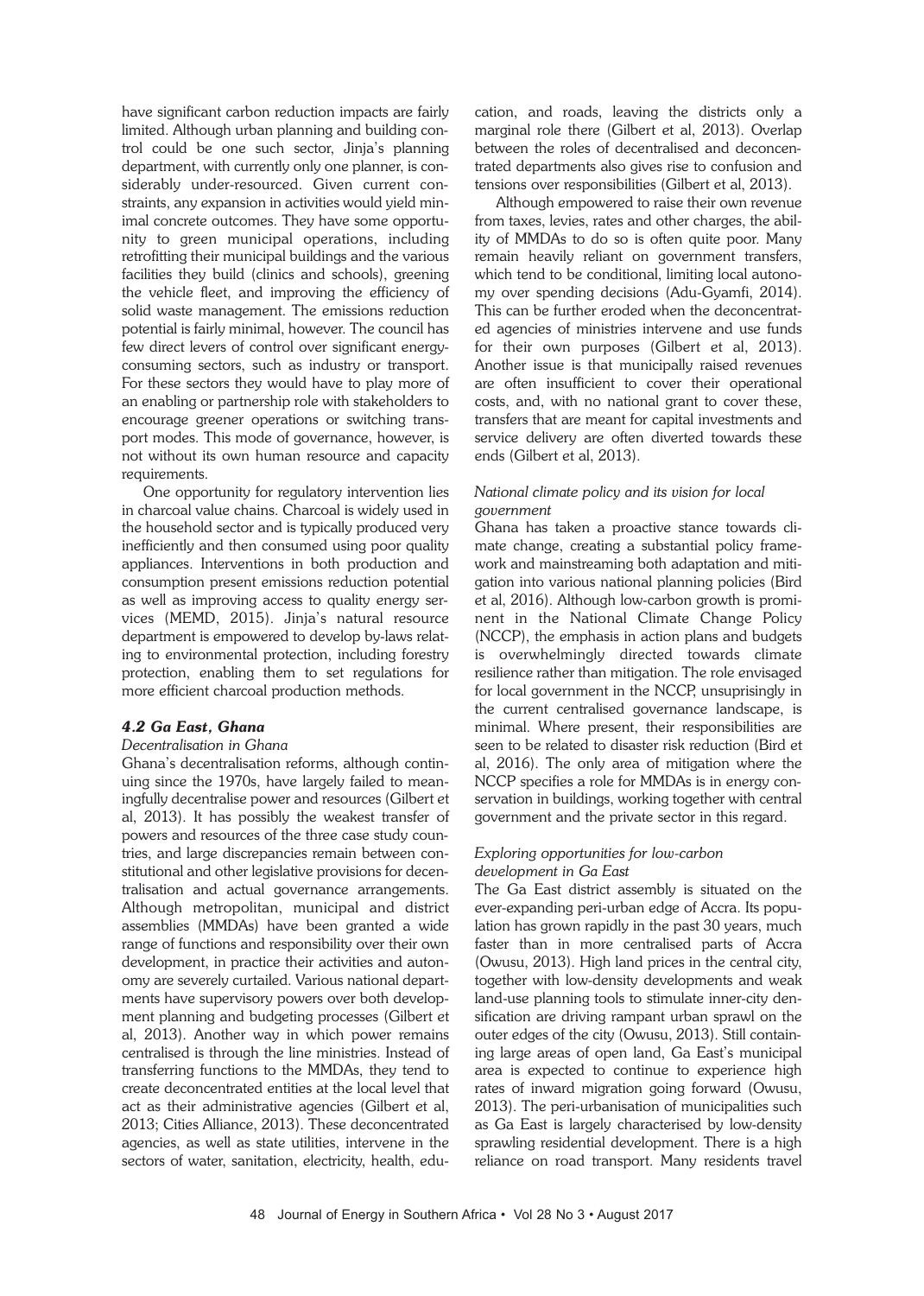daily to central Accra for work on heavily congested highways and endure very long travel-to-work times (McCall et al, 2015). Economic activity is concentrated in the commercial and service sectors, with high rates of informal economic activity, whilst the industrial and manufacturing base remains low. Not surprisingly, the emissions profile of Ga East is dominated by the household and transport sectors (McCall et al, 2015).

Ga East's decentralised functions include agriculture, social welfare, waste, roads and transport. The district assembly's autonomy in these sectors is often limited by the conditionality of the funding they receive. With many of their functions undertaken by other entities, and a limited budget, Ga East's overall expenditure is very low. Although the district raises a third of its budget from its own revenue sources, almost all of this goes towards salaries and administration (Ga East Municipal Assembly, 2015), leaving the district assembly with little investment expenditure from its own sources. Instead this comes entirely from national transfers, with their associated conditionalities. Most of their expenditure is directed towards constructing and maintaining facilities and social amenities (30% or 15%), health and education (7%) and road maintenance (7%). Approximately half of municipal expenditure is on salaries and administration expenses (Ga East Municipal Assembly, 2015).

Greening existing operations, often the starting point for municipal climate governance, provides limited opportunities for low-carbon interventions in Ga East, given the limited scope of their functions and low spending. These would lie in greening municipal solid waste operations, their office buildings and vehicle fleet as well as other public facilities they are responsible for. Like Jinja, many of the functions that provide the greatest mitigation potential, such as transport, lie outside of the Ga East's direct control and influence through either spending or regulation (Owusu, 2013). The sector and governance mode which may produce the most significant results would be to act as facilitator of action in the household sector, currently the most carbonintensive demand sector: raising awareness, providing information and education about the issues and what resources citizens can access. To this end they can take advantage of the various low-carbon initiatives currently being undertaken by other actors, government and non-governmental, such as the efficient refrigerator-switching programme or efficient charcoal stove programmes (Wurtenberger et al, 2011).

One potential area of regulatory intervention that could be developed is around energy efficiency in buildings. Buildings are major energy consumers in Ghana, given inefficient building designs together with a sub-tropical climate that induces high demand for space-cooling and refrigeration. Whilst

Ga East's current role in building control is predominantly as an issuer of building permits and compliance monitoring, this is the one major area for local government that has been identified in national climate policy and for which there are existing skills and processes within the municipality to build on. However, there are challenges with undertaking this function, for example corruption and lack of awareness amongst the public about building standards coupled with inadequate municipal resources to monitor and enforce national building standards. Efforts to introduce energy efficient designs and standards would be hindered by the same challenges without additional resource support.

## *4.3 Polokwane, South Africa*

#### *Decentralisation in South Africa*

South Africa's democratic transition in the early 1990s saw substantial restructuring of the local government system. The new multi-level governance structure that was developed is highly decentralised, affording municipalities a great degree of autonomy in undertaking their administrative functions. These are broad and extend to water, electricity and local economic development. They are empowered to make their own by-laws (as long as these do not conflict with national or provincial legislation), develop their own development visions and manage and execute their own budgets. South Africa's fiscal decentralisation is also well developed. Under a national revenue-sharing agreement there is a wide range of national transfers to local government, including a substantial unconditional grant. Municipalities are also empowered to raise revenue through a variety of sources. They may levy various charges, fees and taxes and can also access to financial markets, although secondary and smaller municipalities generally lack the credit worthiness to do so. Some of the larger metropolitan governments raise almost two thirds of their revenue from own sources, whilst smaller and rural municipalities are almost entirely reliant on national transfers.

#### *National policy provisions for local government in climate change*

Nationally there is a strong emphasis on equitable, sustainable and low-carbon development. The National Climate Change Response policy (NCCRS, 2011) clearly specifies local government as an implementing partner and encourages municipalities to integrate climate change into municipal planning processes. However, the policy is unclear how municipalities will be empowered to implement the goals, noting that the mandates for local government to take on specific climate related activities are not always clear. Additionally, it notes that various fiscal instruments do not incentivise municipalities to mainstream climate compatible development. Although several line ministries delegate specific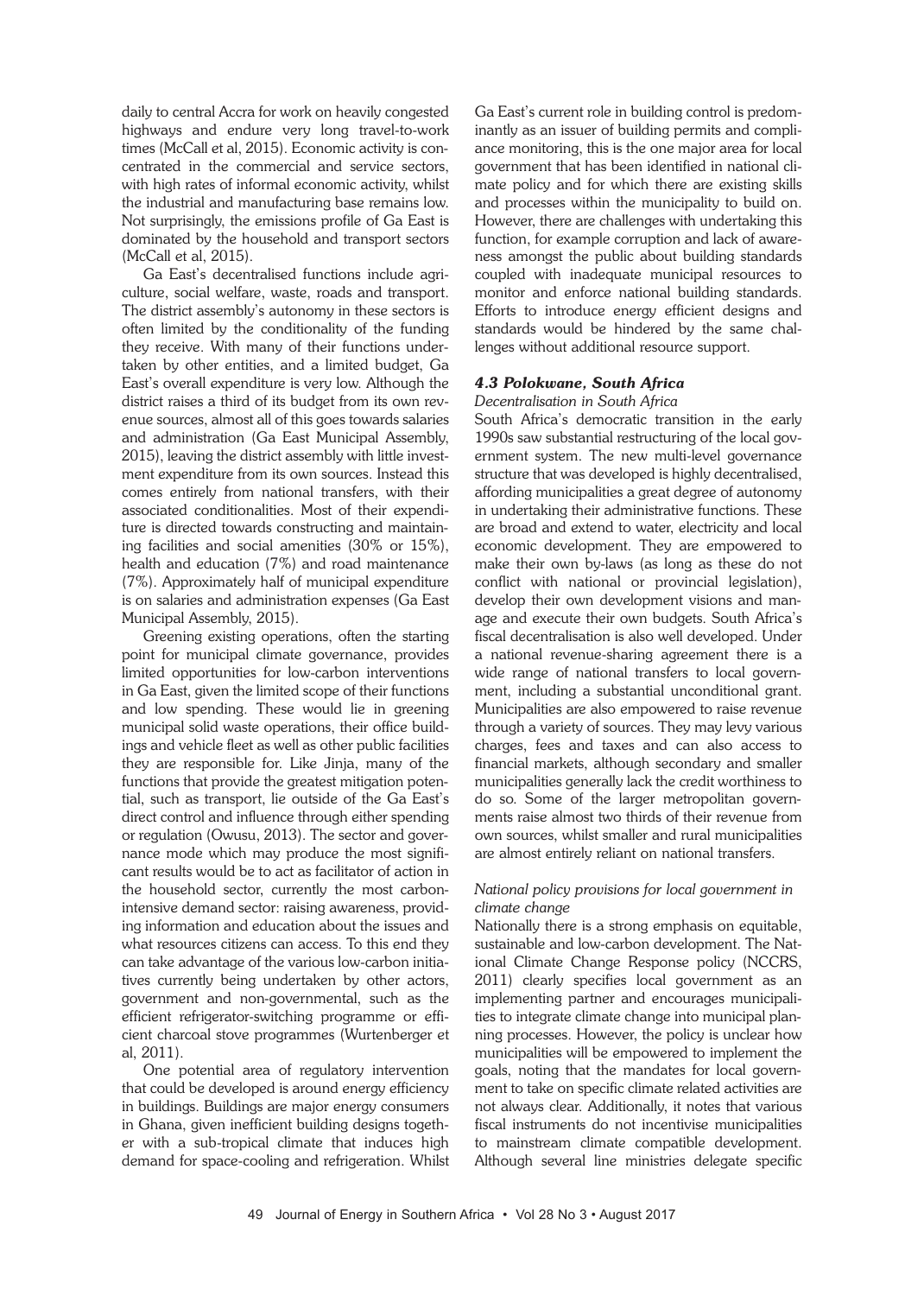projects and budgets for mitigation activities, many of these are ad hoc and, as yet, there are no budget allocations for nation-wide municipal rollouts.

## *Opportunities for low carbon development at the local level*

Polokwane is a significant economic centre in the north-eastern part of South Africa. Located in South Africa's platinum belt, its energy profile is dominated by two large smelters as well as several other large industrial and manufacturing businesses (McCall and Stone, 2017). It stands out among the case study municipalities for its much larger industrial base and higher levels of formal economic activity. Despite this, there remain stark developmental challenges, with many residents still excluded from its economic progress (Lethoko, 2016).

Polokwane's previously strong population growth has been slowing in recent years, but the household growth rate has remained high (Statistics South Africa, 2011). This has significant implications for demand for household services as well as an ever-expanding physical footprint of the built environment. Polokwane's spatial layout is dispersed and low-density, greatly increasing the demand for transport services. The majority of citizens walk, with private vehicles moving only a third of commuters yet accounting for more than 80% of passenger related fuel consumption (McCall and Stone, 2015). The industry and transport sectors dominate the energy profile of the city (McCall and Stone, 2015).

A much wider range of functions sit within Polokwane's sphere of influence than the other two cases, reflecting South Africa's more substantial progress in implementing their decentralisation reforms. Municipalities have far-reaching responsibilities that include waste, sanitation, electricity, air quality management, public transport and economic development. Many of their functions converge with sectors and activities that could steer low-carbon development. Whilst Polokwane is relatively better resourced and capacitated than the other two case studies, it is worth noting that the municipality is not without its own institutional challenges. A shortage of skills, deteriorating city finances, corruption and large backlogs in infrastructure maintenance are just some of the challenges it faces (SACN, 2014).

The municipality undertakes an extensive range of activities, suggesting that greening its operations could yield significant energy savings. It has already undertaken some initiatives in this regard, for example energy efficient retrofitting of traffic and street lighting, as well as water pumping and sanitation systems. This was enabled by national funding allocations for this purpose. Public transport is also a municipal function and the municipality is developing a bus rapid transport system.

Spending on infrastructure is a major portion of its budget activities, over which it enjoys significant autonomy. In theory this opens up a wide range of opportunities for low-carbon infrastructure development. There are, however, critical constraints in this regard. The first is that many of the municipality's infrastructure assets are ageing and poorly maintained, with a huge maintenance spending backlog (SACN, 2014). This crisis in infrastructure management, coupled with various developmental imperatives relating to universal access and subsidisation for the poor, makes it difficult politically to prioritise low-carbon development spending. Secondly, there are unresolved institutional disincentives related to certain low-carbon activities. Promoting small-scale embedded generation is one example. User charges on electricity are the primary revenue source for the municipality and any reduction in sales through renewable energy would have negative financial implications for the municipality if not well managed (SACN, 2014).

The municipality also has the potential to use various regulatory levers and develop by-laws relating to air quality, energy efficiency standards for buildings, or standards for small-scale embedded generation of renewable energy technologies. South African municipalities are fairly unique in the African context in that electricity distribution is a local-level function, giving them a central role in facilitating the integration of distributed renewable energy technologies into the grid. To date, despite a promising range of low-carbon municipal initiatives, these are often ad-hoc rather than programmatic, and are seldom initiated due to their climate benefits. The programme retrofitting street and traffic lighting, for example, was initiated by the National Treasury for energy security rather than emissions reduction objectives. Further, the municipality has not yet incorporated climate mitigation (or adaptation) into its formal development planning processes (Lethoko, 2016). There is still a need for institutionalisation at the local level, such that low carbon development is a core part of municipal functions rather than an add-on.

## **5. Discussion and policy implications for an African agenda**

The preceding case studies demonstrate how significantly mandates and budgets influence the ability of local governments to steer low-carbon development. The uneven progress with implementing decentralisation reforms in Uganda and Ghana greatly limit the types of interventions those municipalities can consider. Both these countries illustrate an all-too-common tendency amongst many African states to retain power and resources at the centre. Local governments effectively serve as implementing agencies, with limited autonomy. The merits or otherwise of these centralising tendencies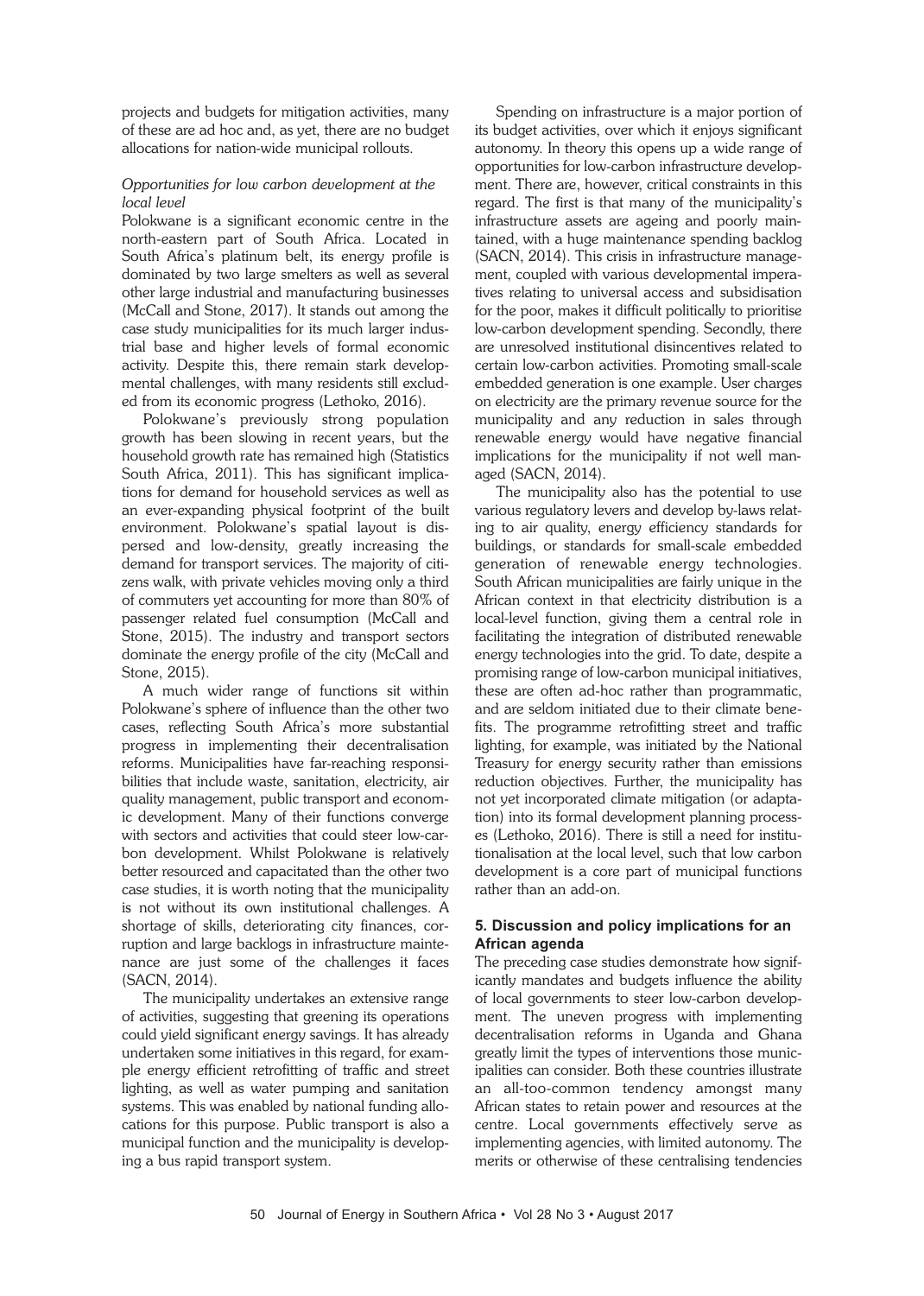are not the subject of this paper and we do not try to argue that more decentralisation is necessarily the answer to realising broader climate goals. The dynamics of multilevel governance are complex, particularly in the face of pervasive capacity and resource constraints that both face. Further devolution without empowering and capacitating local governments to take on those responsibilities will not improve governance and developmental outcomes.

The potential for Polokwane to meaningfully engage with climate mitigation goals is markedly different. Here a highly devolved governance structure affords the municipality a wide range of functions over which it enjoys a substantial degree of autonomy. The city's activities are also situated within a substantially more enabling national climate policy environment – although implementation of these policies is still somewhat limited at this stage. There remain various institutional challenges, including institutional disincentives towards lowcarbon investments and declining trends in many key operational performance indicators, for example financial management (SACN, 2014)

Whilst mainstreaming is an important strategy for building municipal climate action, this study's findings raise the question of its primacy in states where systems and processes are themselves either grossly inefficient or absent (Friend et al, 2014; Newell and Bulkeley, 2016; Kithiia, 2011). Across Africa, many local governments barely manage to maintain their existing systems, infrastructure is often in a state of disrepair, and services do not reach all citizens. Local government's success to date in proactively managing their urban development, through master planning, infrastructure development or building control has been extremely poor (Oosterveer, 2009). Friend et al's (2014:7) comment in relation to mainstreaming climate policy in Asian cities, is relevant to this context as well: 'In many cases there is such a fundamental governance gulf that what is required is a transformation rather than simply mainstreaming, and that the discourse and practice of mainstreaming merely reinforces existing hierarchies, knowledge and power.'

Given the context of weak institutions, and a state that is unlikely to be able to play a strong interventionist role, how should we be conceptualising African urban climate governance? Two things are important. First, any efforts to mainstream need to take place within a field of interventions that include building political support, capacity building and financing. Secondly, the analysis points to the relevance of building a more collaborative mode of governance that engages multiple actors rather than relying solely on the state to intervene (Oosterveer, 2009). This suggests that municipalities focus on engaging and building partnerships with multiple stakeholders across a range of levels, both inside

and outside government, rather than solely on their role as the primary implementing actor.

#### **6. Conclusion**

This study sought to better understand the extent to which formal multilevel governance arrangements either enable or constrain the ability of African municipalities to proactively engage with low carbon development goals. There were a wide range of experiences across the three municipalities studied. In those countries with fairly centralised modes of governance, such as Ghana and Uganda, the analysis of functional mandates and budgetary resources showed limited ability to impact the sectors that would provide significant carbon reductions.

An empowered local government, with the competencies, financial resources and political will to drive local action, is essential. Even if favourable institutional frameworks exist, pervasive institutional weakness begs the question of whether a more active developmental role can be assigned to African states. To this end, the study acknowledges that whilst favourable institutional structures are indeed essential, they are unlikely to drive action whilst the local government sector still faces skills and resource constraints, among other challenges. Instead, developing low-carbon pathways will necessitate a networked mode of governance, and necessitate multiple collaborations across different scales as well as with various actors outside of the government sphere.

#### **References**

- Adu-Boateng, A. 2015. Barriers to climate change policy responses for urban areas: A study of Tamale Metropolitan Assembly, Ghana. *Current Opinion in Environmental Sustainabilit* 13: 49–57.
- Adu-Gyamfi, E. 2014. Effective revenue mobilisation by districts assemblies: A case study of Upper Denkyira East Municipal Assembly of Ghana. *Public Policy and Administration* 2(1): 97–122.
- Andrews, M., and Schroeder, L. 2003. Sectoral decentralisation and intergovernmental arrangements in Africa. *Public Administration and Development* 23(1): 29–40.
- Asimo, N., Lusala, J., B. 2014. Local government councils' performance and public service delivery in Uganda: Jinja District Council score-card report 2012/13. ACODE Public Service Delivery and Accountability Report Series No.28, Uganda.
- Betsill, M. M., and Bulkeley, H. 2006. Cities and the multilevel governance of global climate change*. Global Governance* 12(2): 141–59.
- Bird, N., Asante, F., Bawakyillenuo, S., Trujillo, N. C., Eshetu, Z., Tumushabe, G. and Simane, B. 2016. *Public spending on climate change in Africa: Experiences from Ethiopia, Ghana, Tanzania, and Uganda*. Overseas Development Institute. London.
- Bulkeley, H. 2010. Cities and the governing of climate change. *Annual Review of Environment and*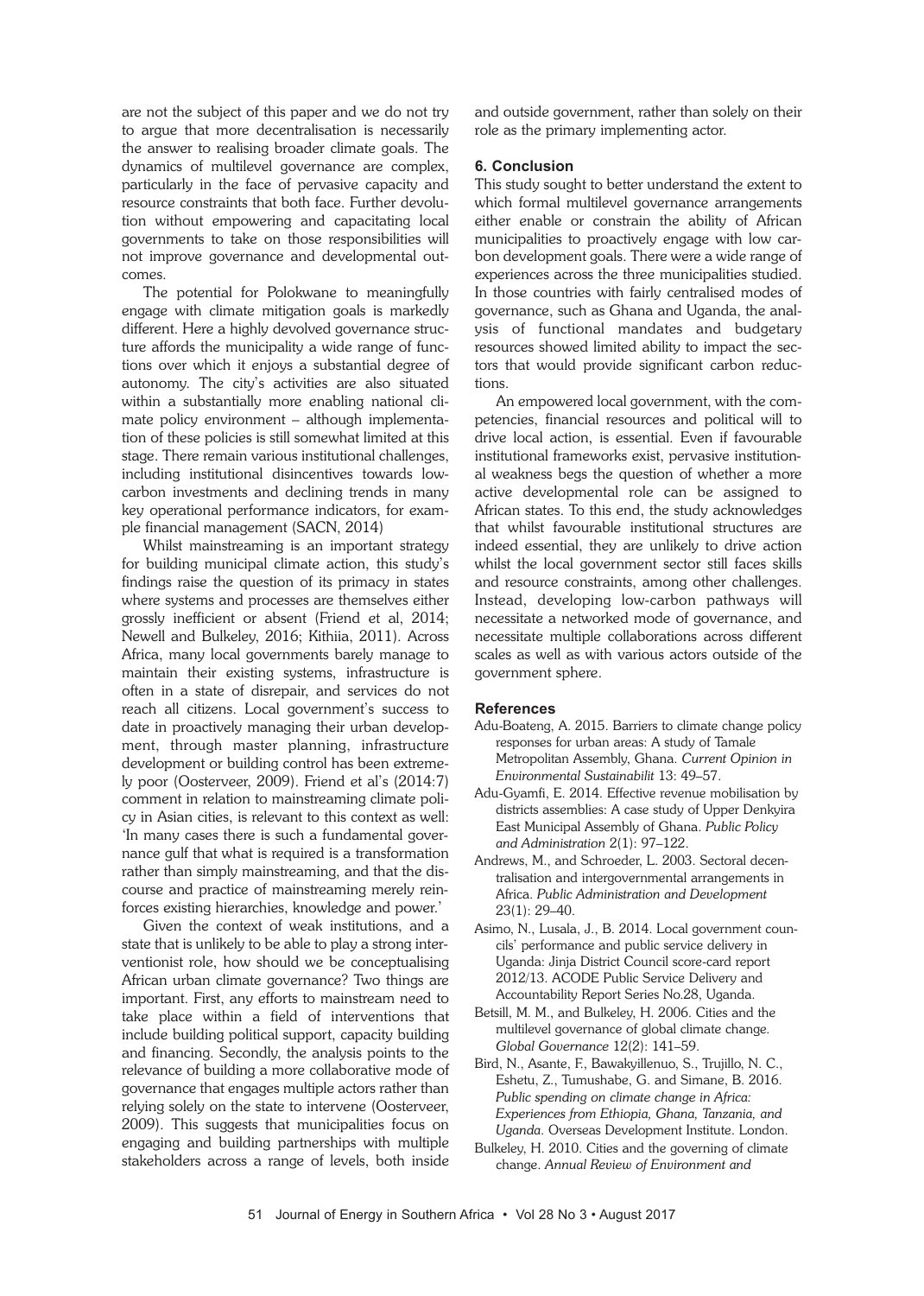*Resources* 35(1): 229–253.

Bulkeley, H., and Betsill, M. M. 2013,. Revisiting the urban politics of climate change. *Environmental Politics* 22(1): 136–154.

Cities Alliance. 2013. *Assessing the institutional environment of local governments in Africa*. Belgium.

Corfee-Morlot, J., Kamal-Chaoui, L., Donovan, M., Cochran, I., Robert, A., and Teasdale, P. 2009. *Cities, climate change and multilevel governance* (No. 14). OECD Environmental Working Papers No 14, OECD, Paris.

Diep, L., Archer, D., and Gueye, C. 2016. *Decentralisation in West Africa: the implications for urban climate change governance: the cases of Saint-Louis (Senegal) and Bobo-Dioulasso (Burkina Faso)*. IIED Working Paper, International Institute for Environment and Development*,* London.

Friend, R., Jarvie, J., Reed, S. O., Sutarto, R., Thinphanga, P., and Toan, V. C. 2014. Mainstreaming urban climate resilience into policy and planning; reflections from Asia. *Urban Climate* 7: 6–19.

Ga East Municipal Assembly. 2015. *Composite budget of the Ga East Municipal Assembly for the 2015 fiscal year*. Accra, Ghana.

Gilbert, G., Hugounenq, R. and Vaillancourt. 2013. Local public finances in Ghana. In Dafflon, B. and Madies, T (eds). *The political economy of decentralisation in sub-Saharan Africa: A new implementation model in Burkina Faso, Ghana, Kenya and Senegal.* Agence Française de Développement and the World Bank, Washington.

Harker, J., Taylor, P., and Knight-Lenihin, S. 2016. Multi-level governance and climate change mitigation in New Zealand: Lost opportunities. *Climate Policy*: 1–16.

Hodson, M., and Marvin, S. 2010. Can cities shape socio-technical transitions and how would we know if they were? *Research Policy* 39(4): 477–485.

Hooghe, L., and Marks, G. 2001. Types of multi-level governance. *European Integration Online Papers* 5(11): 1-24.

Kithiia, J., and Dowling, R. 2010. An integrated citylevel planning process to address the impacts of climate change in Kenya: The case of Mombasa. *Cities* 27(6): 466–475.

Kithiia, J. 2011. Climate change risk responses in East African cities: Need, barriers and opportunities. *Current Opinion in Environmental Sustainability* 3(3): 176–180.

Kruger, W. and Tait, L. 2015. Implementation of the municipal energy efficiency and demand side management programme in South Africa. Energy Research Centre, University of Cape Town. Cape Town, South Africa.

Lethoko, M. 2016. Inclusion of climate change strategies in municipal Integrated Development Plans: A case from seven municipalities in Limpopo Province, South Africa. *Jàmbá: Journal of Disaster Risk Studies* 8(3): 1-6.

Ojambo, H. 2012. Decentralisation in Africa: A critical review of Uganda's experience. *PER/PELJ*. 15(2): 69–89.

Okot-Okumu, J., and Nyenje, R. 2011. Municipal solid

waste management under decentralisation in Uganda. *Habitat International* 35(4): 537–543.

Owusu, G. 2013. Coping with urban sprawl: A critical discussion of the urban containment strategy in a developing country city, Accra. *Planum, The Journal of Urbanism* 1: 1–17.

Madlener, R., and Sunak, Y. 2011. Impacts of urbanization on urban structures and energy demand: What can we learn for urban energy planning and urbanization management? *Sustainable Cities and Society* 1(1): 45–53.

McCall, B. 2017. Jinja LEAP modelling technical report. Energy Research Centre, University of Cape Town, Cape Town, South Africa.

McCall, B. and Stone, A. 2015. Polokwane SAMSET LEAP model technical report. Energy Research Centre, University of Cape Town, Cape Town, South Africa.

McCall, B., Tait, L. and Stone, A. 2016. Ga East LEAP energy modelling technical report. Energy Research Centre, University of Cape Town, Cape Town, South Africa.

Ministry of Energy and Mineral Development [MEMD]. 2015. *Uganda's sustainable energy for all (SE4All) initiative action agenda*. Ministry of Energy and Mineral Development, Jinja, Uganda.

Mugabi, E. 2004. Uganda's decentralisation policy, legal framework, local government structure and service delivery. Conference paper prepared for the First Conference of Regional Assemblies of Africa and Europe, September 17-18, 2004. Florence, Italy.

Newell, P. and Bulkeley, H. 2016 Landscape for change? International climate policy and energy transitions: evidence from sub-Saharan Africa. *Climate Policy* 1–14.

Pieterse, E. and Parnell, S. 2014 Africa's urban revolution in context. In Parnell, S. and Pieterse, E. (eds) *Africa's urban revolution*. Cape Town: University of Cape Town Press.

Paulais, T. 2012. *Financing Africa's cities: The imperatives of local investment*. International Bank for Reconstruction and Development and the World Bank, Washington DC.

Simon, D. and Leck, H. 2015. Understanding climate adaptation and transformation challenges in African cities. *Current Opinion in Environmental Sustainability* 13: 109–116.

South African Cities Network [SACN]. 2014. *Polokwane – City of resilience and middle class 'bling'?* South African Cities Network, Johannesburg, South Africa.

Steiner, S. 2006. *Decentralisation in Uganda: Exploring the constraints for poverty reduction* (No. GIGA-WP-31/2006), Working Papers, 2German Institute of Global and Area Studies, Hamburg, Germany.

Tumushabe, G., Muhumuza, T., Natamba, E., Bird, N., Welham, B. and Jones, L. *Uganda national climate change finance analysis*. Report for Overseas Development Institute and the Advocates Coalition for Development and Environment, 2013, London.

World Bank. 2001. Fiscal decentralisation indicators dataset. Available from http://www1.worldbank.org/ publicsector/decentralization/fiscalindicators.htm#Str engths.